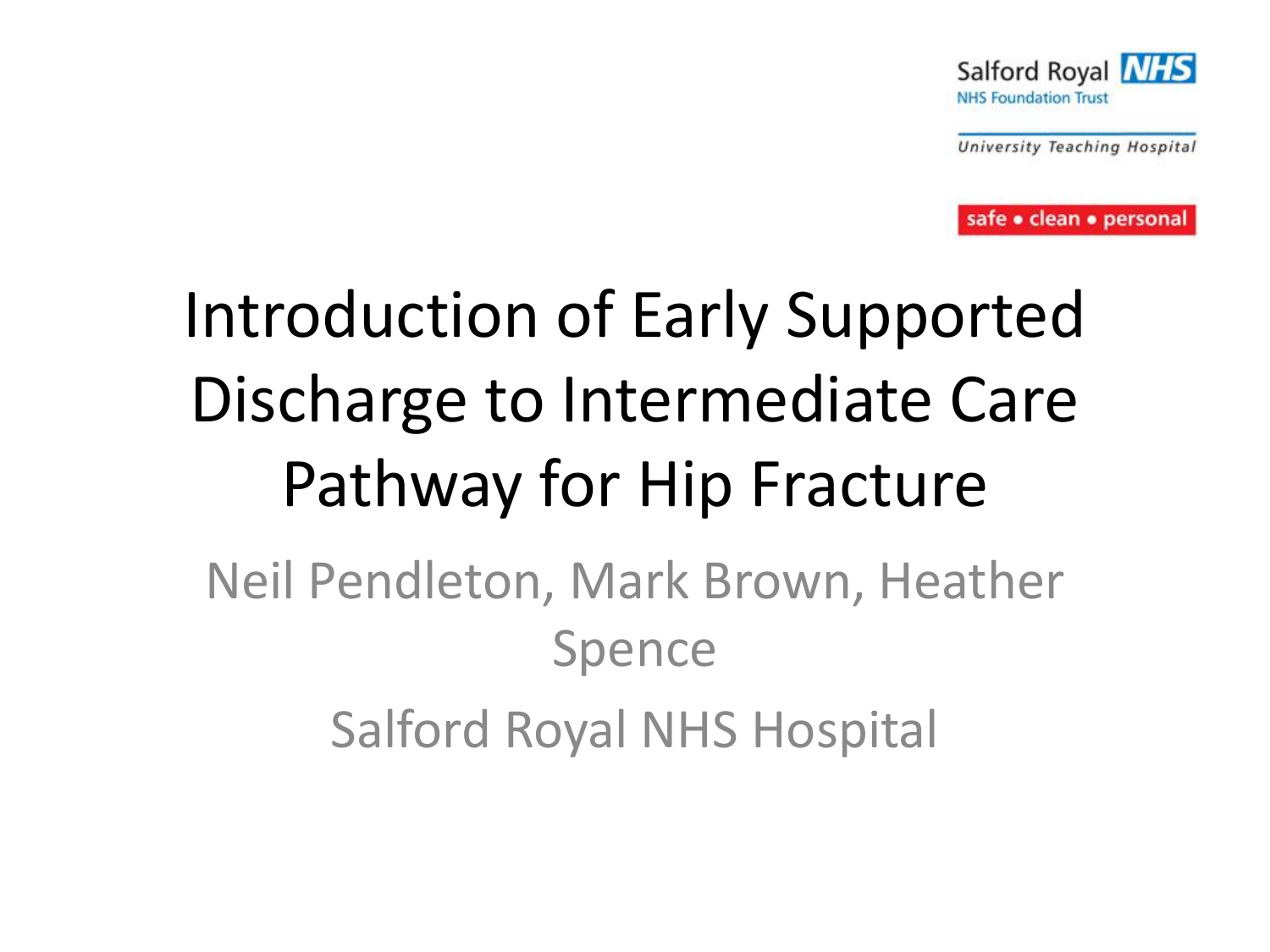Introduction of Early Supported Discharge to Intermediate Care Pathway for Hip Fracture

- Dr Neil Pendleton ,Consultant Geriatrician and Salford Royal NHS Hospital lead for NHFD
- Mr Mark Brown, Advanced Nurse Practitioner in Orthogeriatrics Salford Royal NHS Hospital
- Ms Heather Spence, Unit Manager Heartly Green Intermediate Care Unit, Salford Royal NHS Hospital

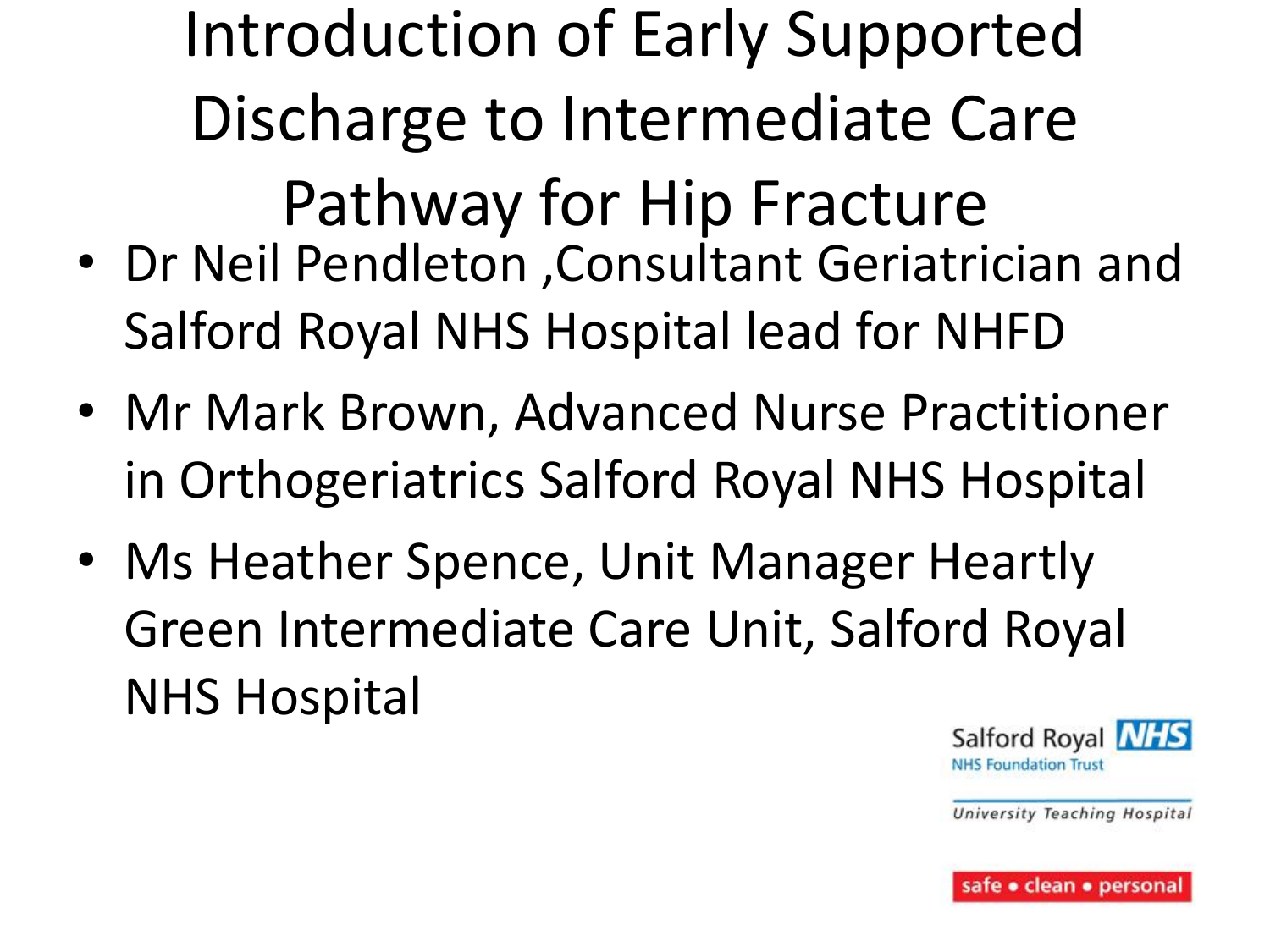# NICE guideline CG124 Hip Fracture

1.8.4 Consider early supported discharge as part of the Hip Fracture Programme, provided the Hip Fracture Programme multidisciplinary team remains involved, and the patient:

- is medically stable **and**
- has the mental ability to participate in continued rehabilitation **and**
- is able to transfer and mobilise short distances **and**
- has not yet achieved their full rehabilitation potential, as discussed with the patient, carer and family.

1.8.5 Only consider intermediate care (continued rehabilitation in a community hospital or residential care unit) if all of the following criteria are met:

- intermediate care is included in the Hip Fracture Programme **and**
- the Hip Fracture Programme team retains the clinical lead, including patient selection, agreement of length of stay and ongoing objectives for intermediate care **and**
- the Hip Fracture Programme team retains the managerial lead, ensuring that intermediate care is not resourced as a substitute for an effective acute hospital Programme.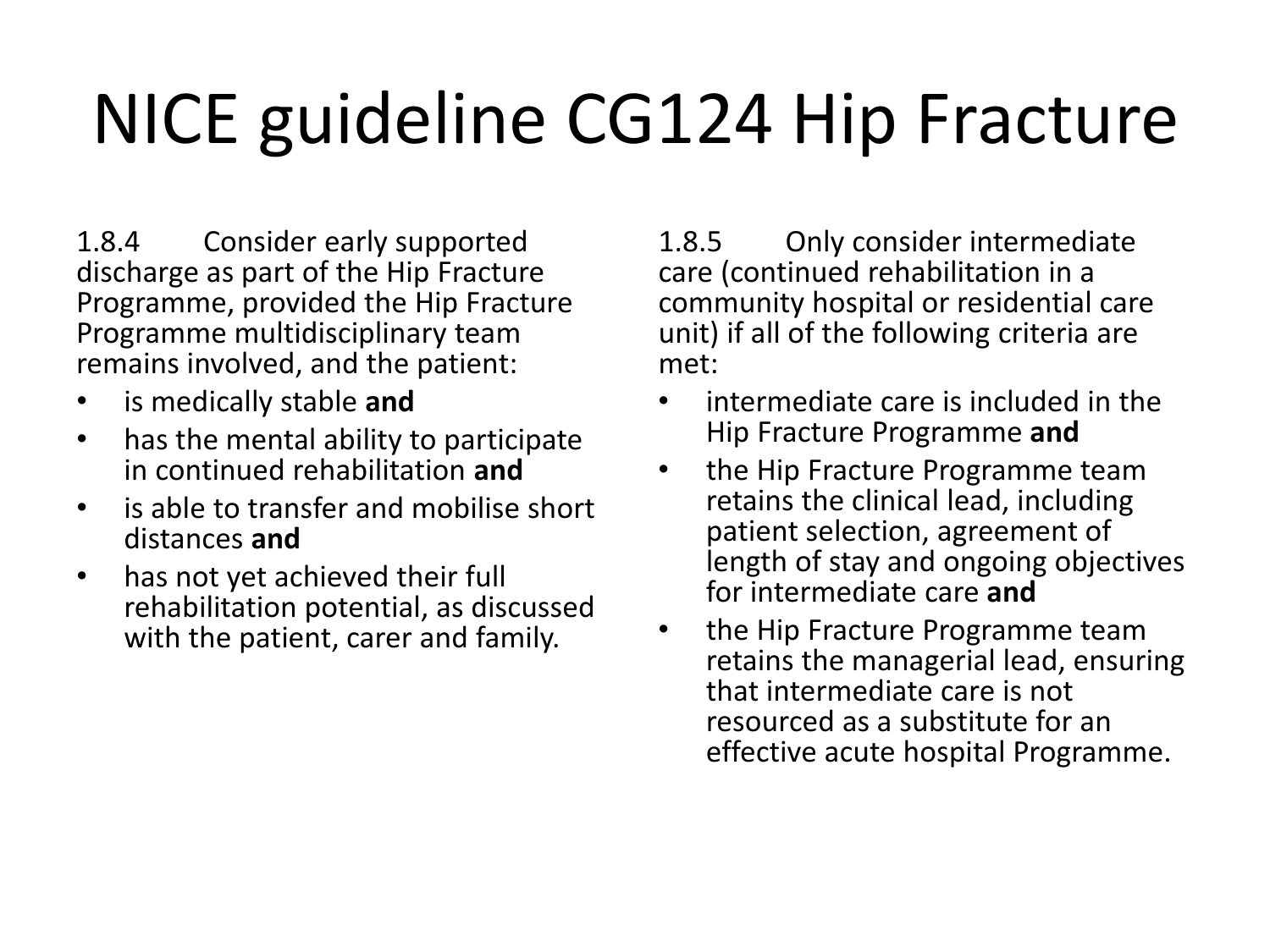## Intermediate Care Board Salford

- Created a collaborative group to design 4 clinical pathways for key conditions in 2009
- Directed by senior management team from Hospital Trust, Primary Care Trust and Local Social Services
- One chosen Fractured Neck of Femur
- A working group was established chaired by N Pendleton with representation of all Salford Royal **NHS** stakeholders**NHS Foundation Trust** University Teaching Hospital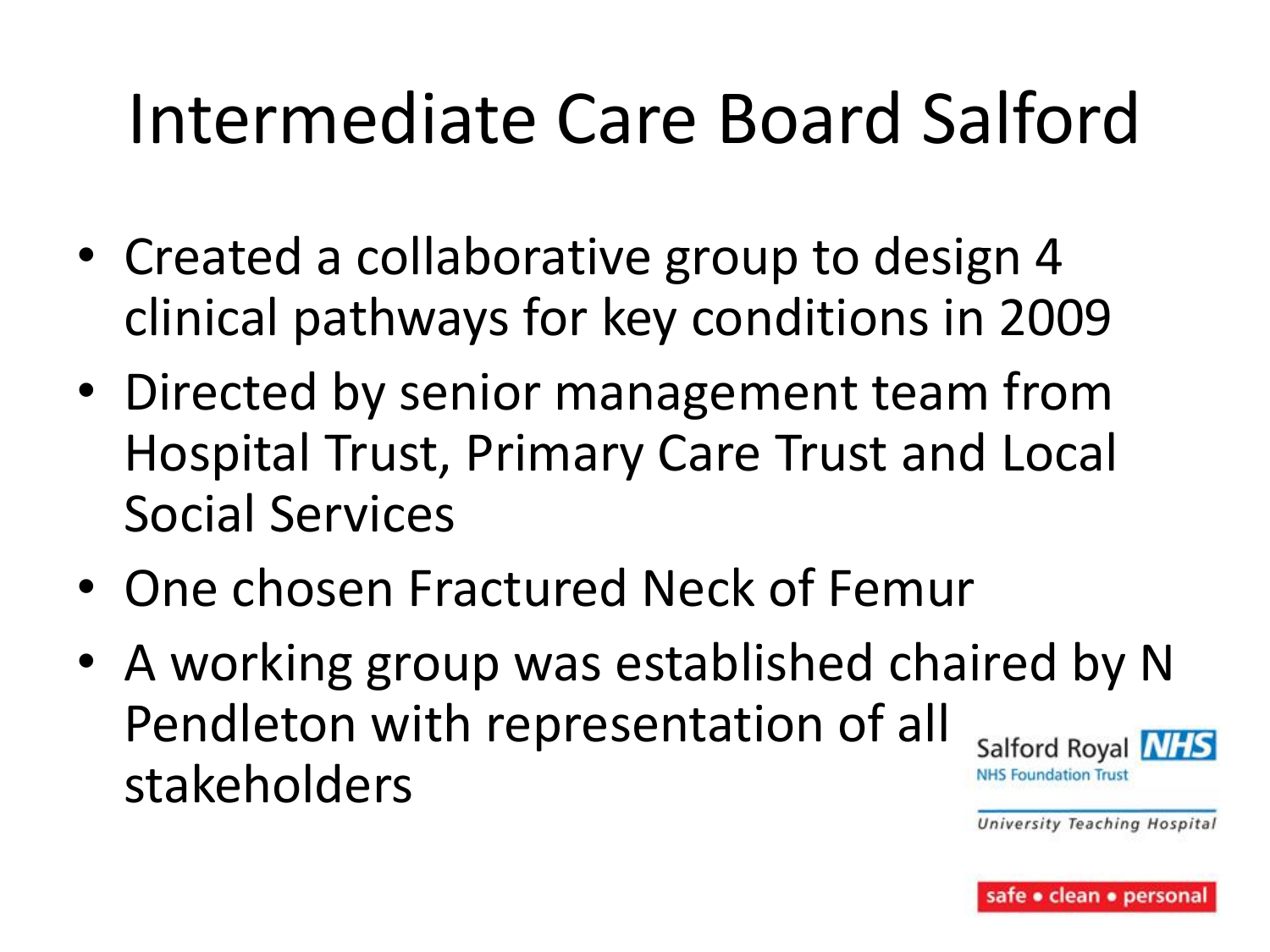# Hip Fracture Working Group

- Project specific manager
- Milestones set by Board
- Clear terms of reference
- Wide membership



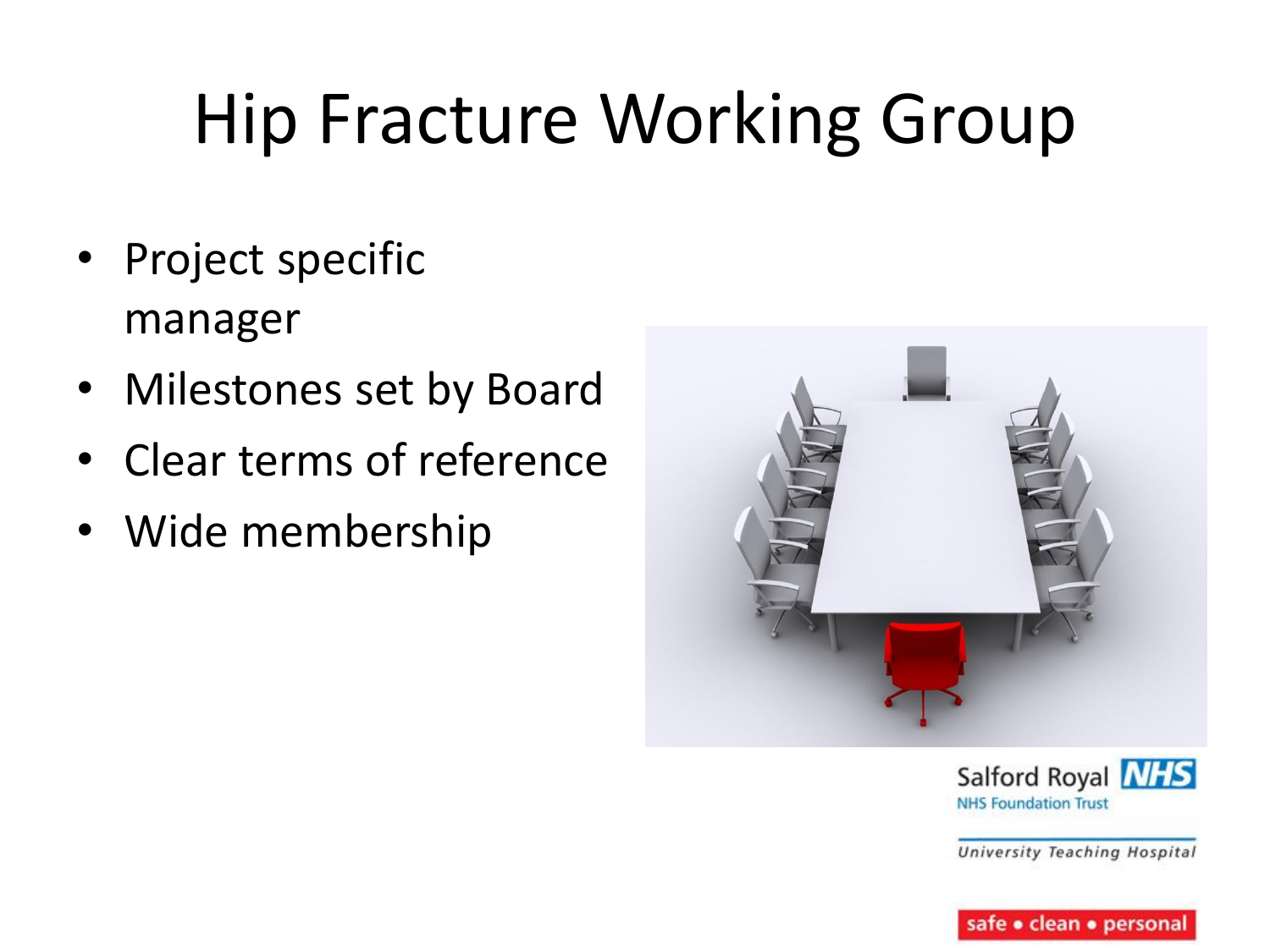# Salford Royal Early Supported Discharge Pathway for Hip Fracture

- Known in Salford Royal as ESD
- Development listened to all stakeholders
- Ensured consideration needs of both ward MDT, discharge team and recipients in IMC
- Built in commitment by Acute service team to follow up patient in IMC
- Pilot tested with re-drafts based on user feedback
- March 2010 Pathway introduced at Salford Royal Hospital and Heartly Green Intermediate Care unit

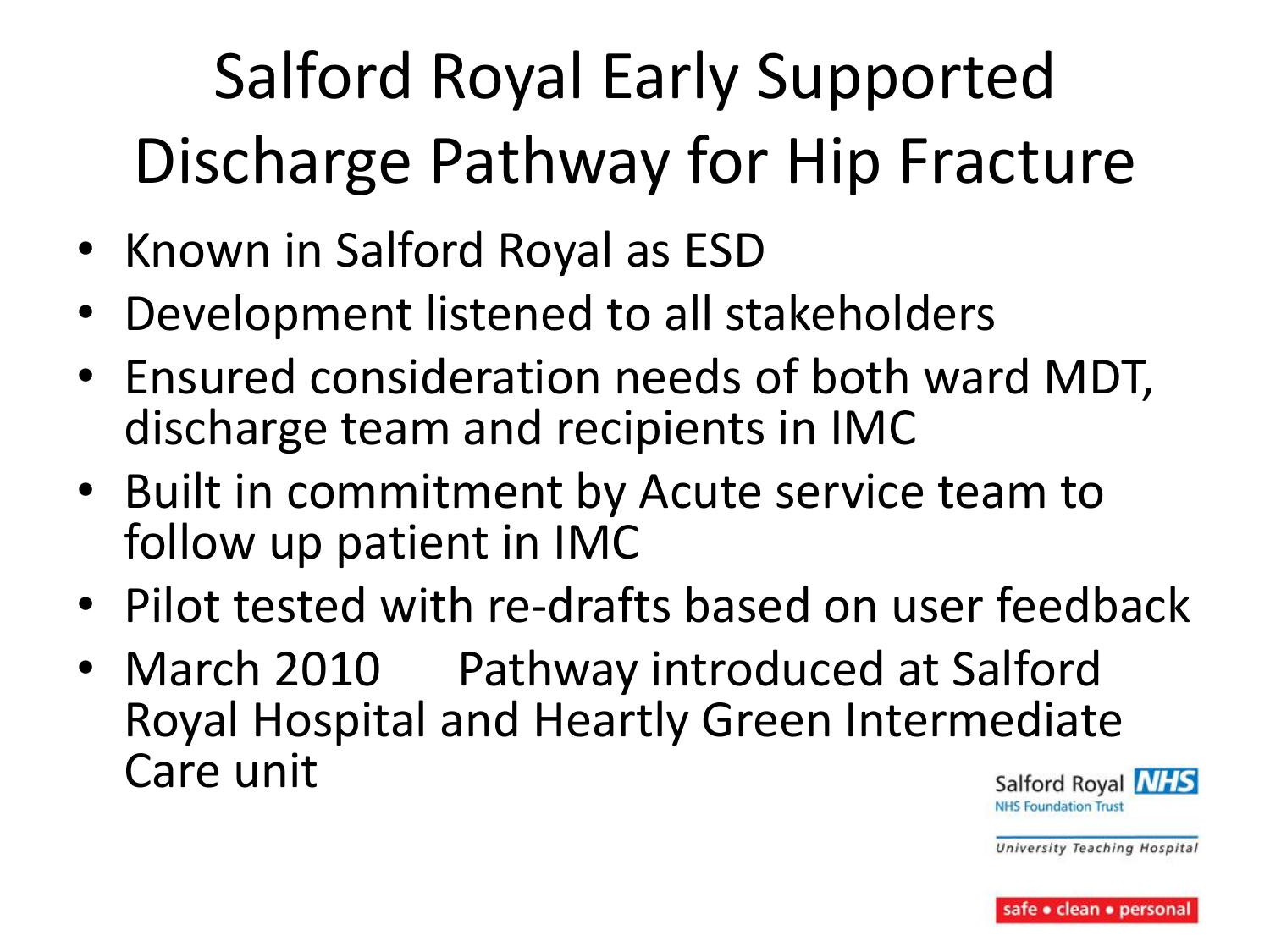### Salford Royal Early Supported Discharge Pathway for Hip Fracture: Evaluation

- Evaluation project undertaken in 2010 after introduction
- Continuous participation in NHFD permitted analysis with pre/post design
- Periods chosen: pre=01/01/10-31/03/10; post=01/04/10-30/06/10
- Outcomes compared: Length of Stay (LOS); mortality; re-admission; number of admissions transferred to IMC rehabilitation



**Iniversity Teaching Hospital** 

e • clean • personal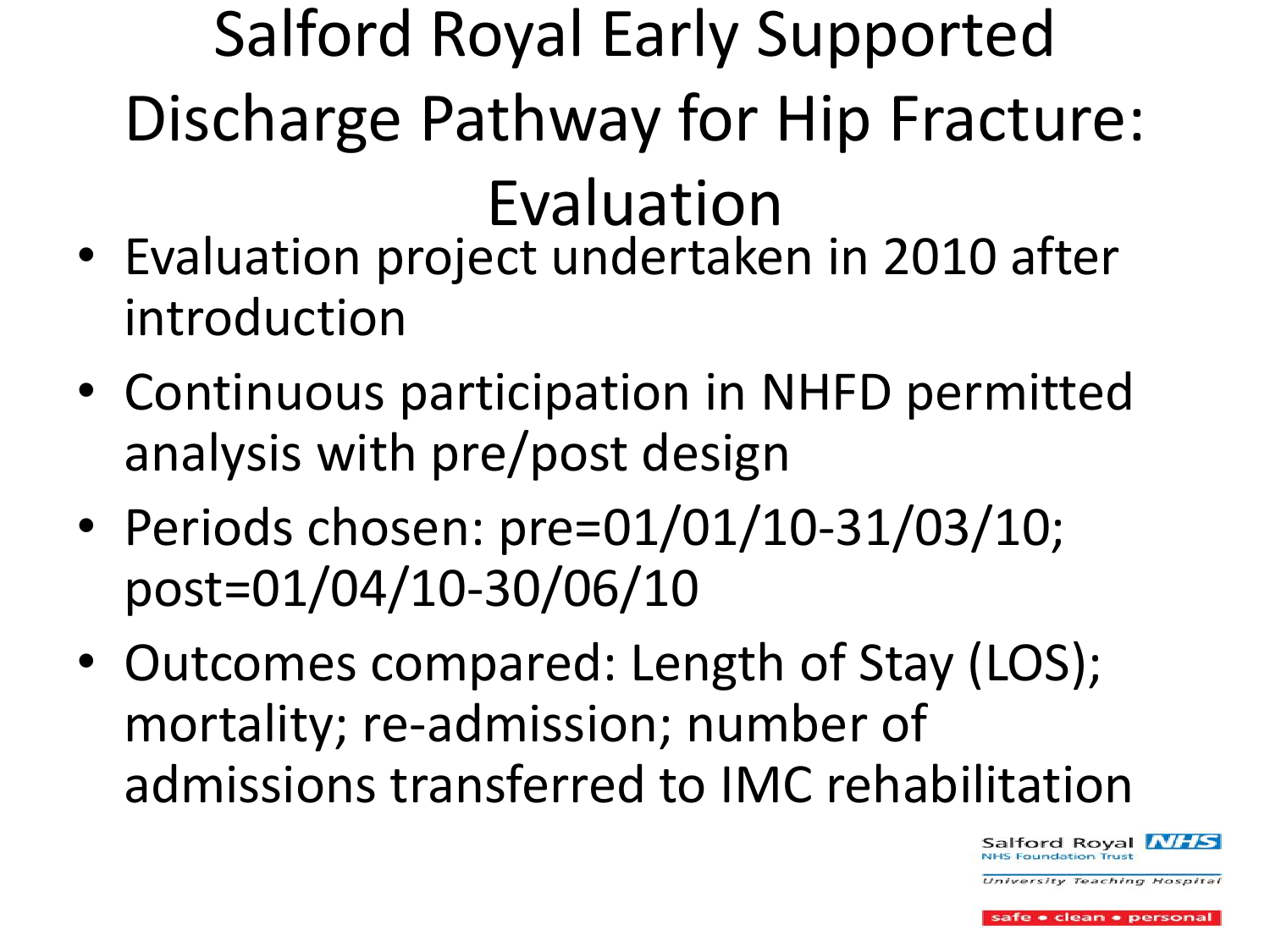### Salford Royal Early Supported Discharge Pathway for Hip Fracture: Evaluation

|                            | <b>Pre ESD Pathway</b> | <b>Post-ESD Pathway</b> |
|----------------------------|------------------------|-------------------------|
| Number admissions          | 79                     | 75                      |
| Number admissions >65years | 70                     | 66                      |
| Age                        | 82(65-97) years        | 82(65-98) years         |
| Gender                     | 53(76%) females        | 52(78%) females         |
| <b>RH/NH</b> residents     | 13(23%)                | 14(22%)                 |



University Teaching Hospital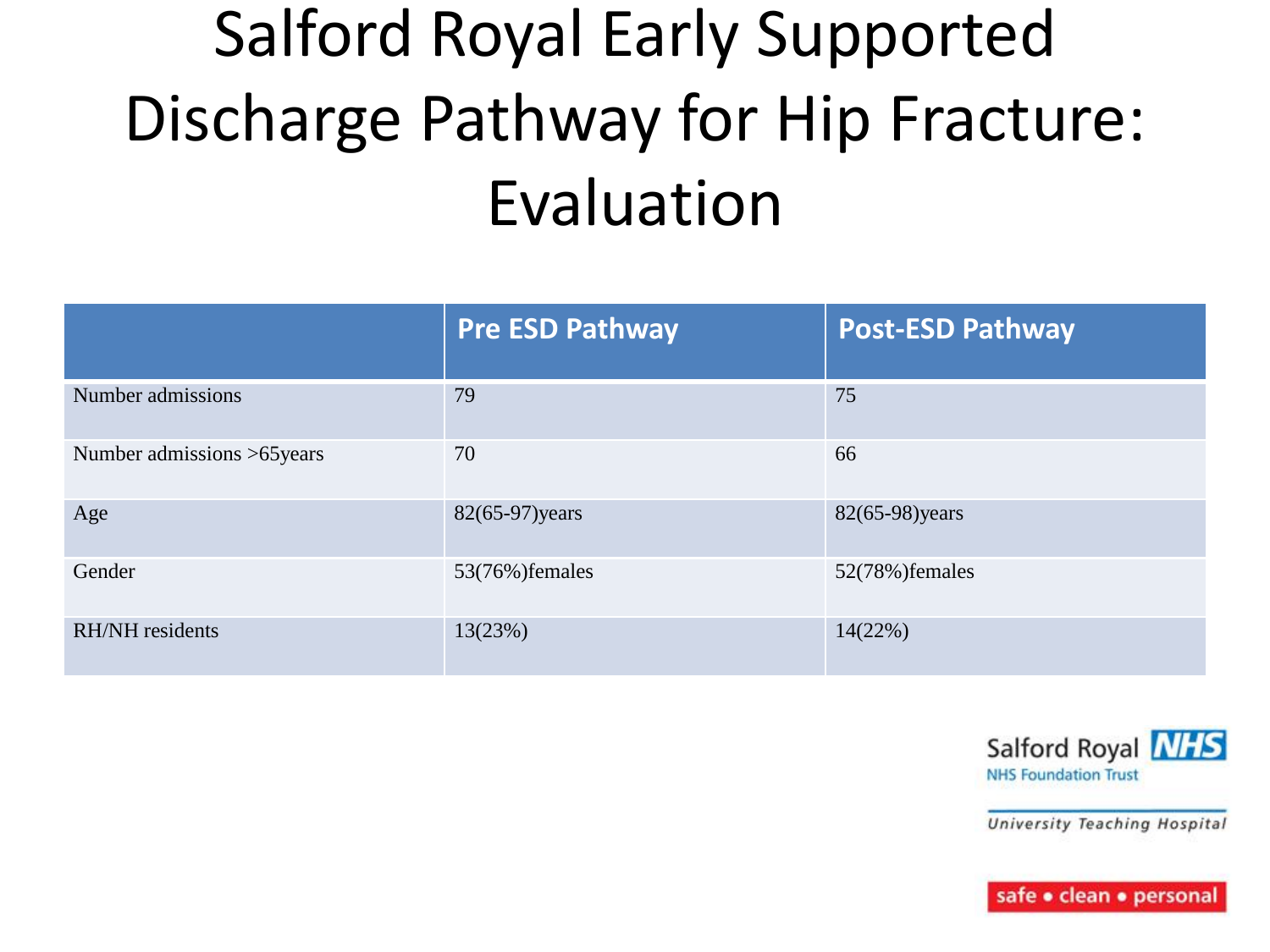#### Salford Royal Early Supported Discharge Pathway for Hip Fracture: Evaluation **Length of Stay**

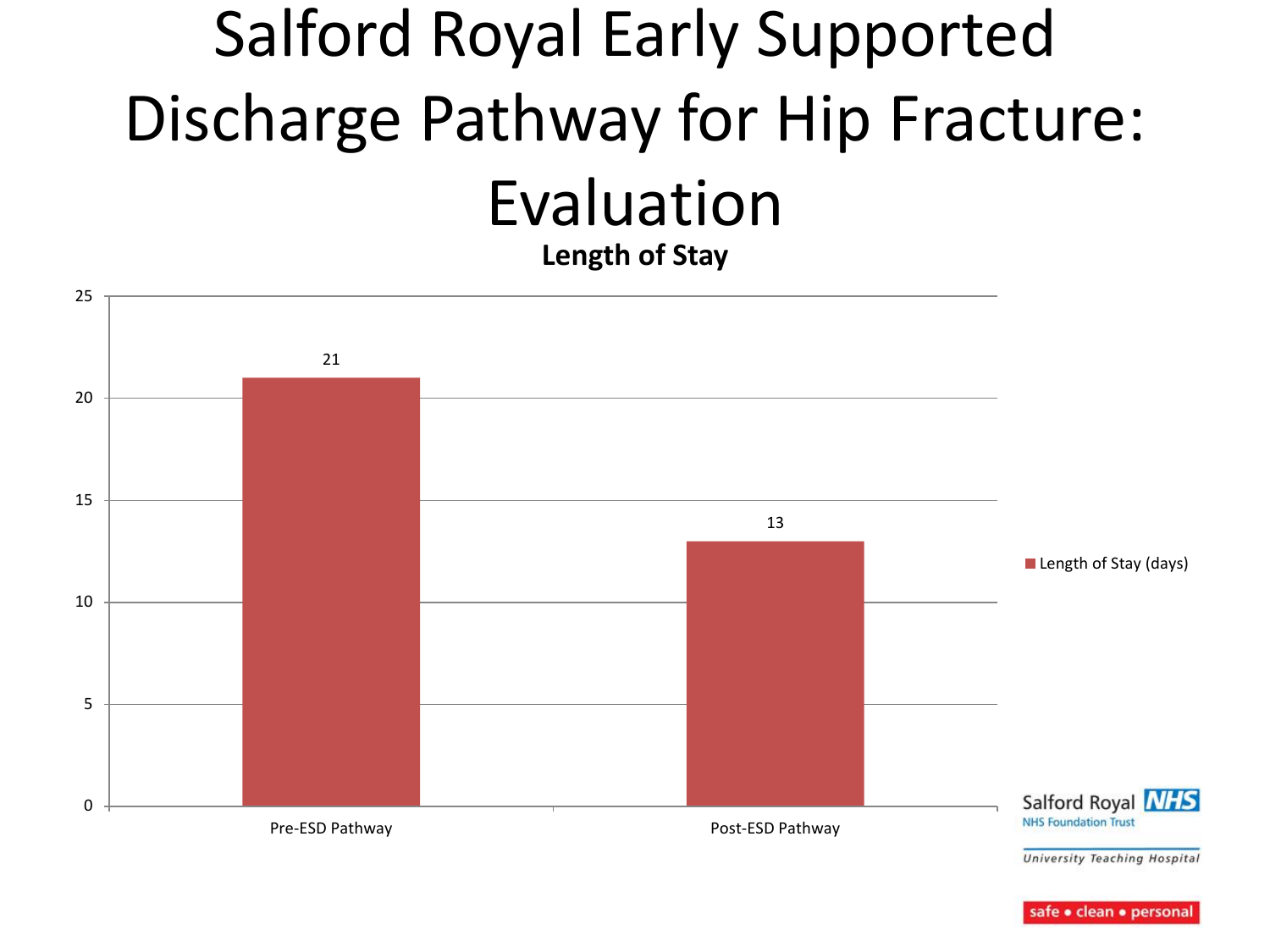#### Salford Royal Early Supported Discharge Pathway for Hip Fracture: Evaluation

|                             | Pre-ESD pathway | Post-ESD pathway |
|-----------------------------|-----------------|------------------|
| Length of Stay              | $21(7-48)$ days | $13(2-27)$ days  |
| Mortality                   | 14(20%)         | 12(16%)          |
| Readmissions                | 9(13%)          | 11(17%)          |
| Transfers to rehabilitation | 37%             | 39%              |



University Teaching Hospital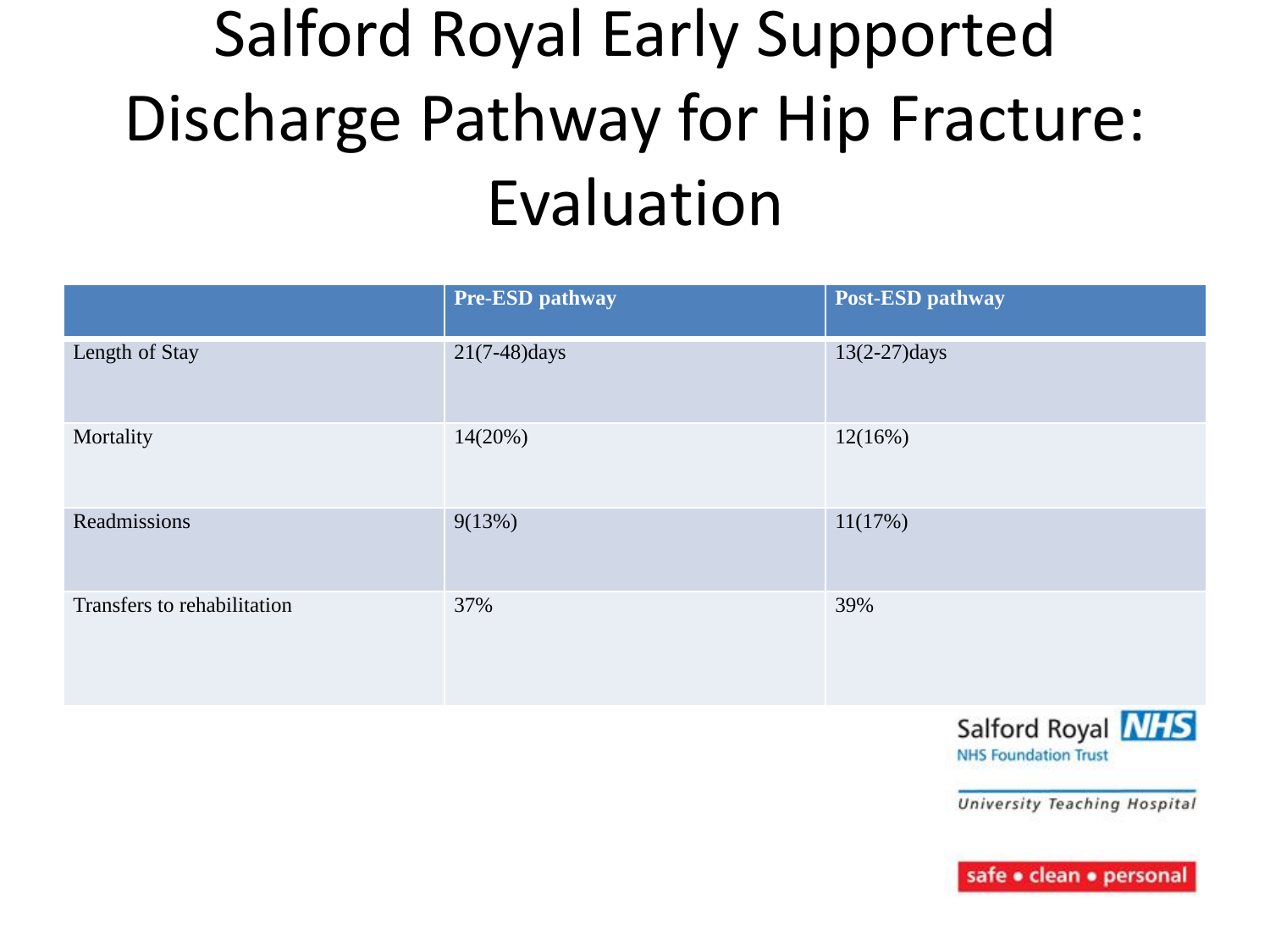# Salford Royal Early Supported Discharge Pathway for Hip Fracture

- Comparable cohorts during evaluation
- Period demonstrated average of 7 days reduction in LOS with ESD pathway
- No significant effect on mortality or readmission